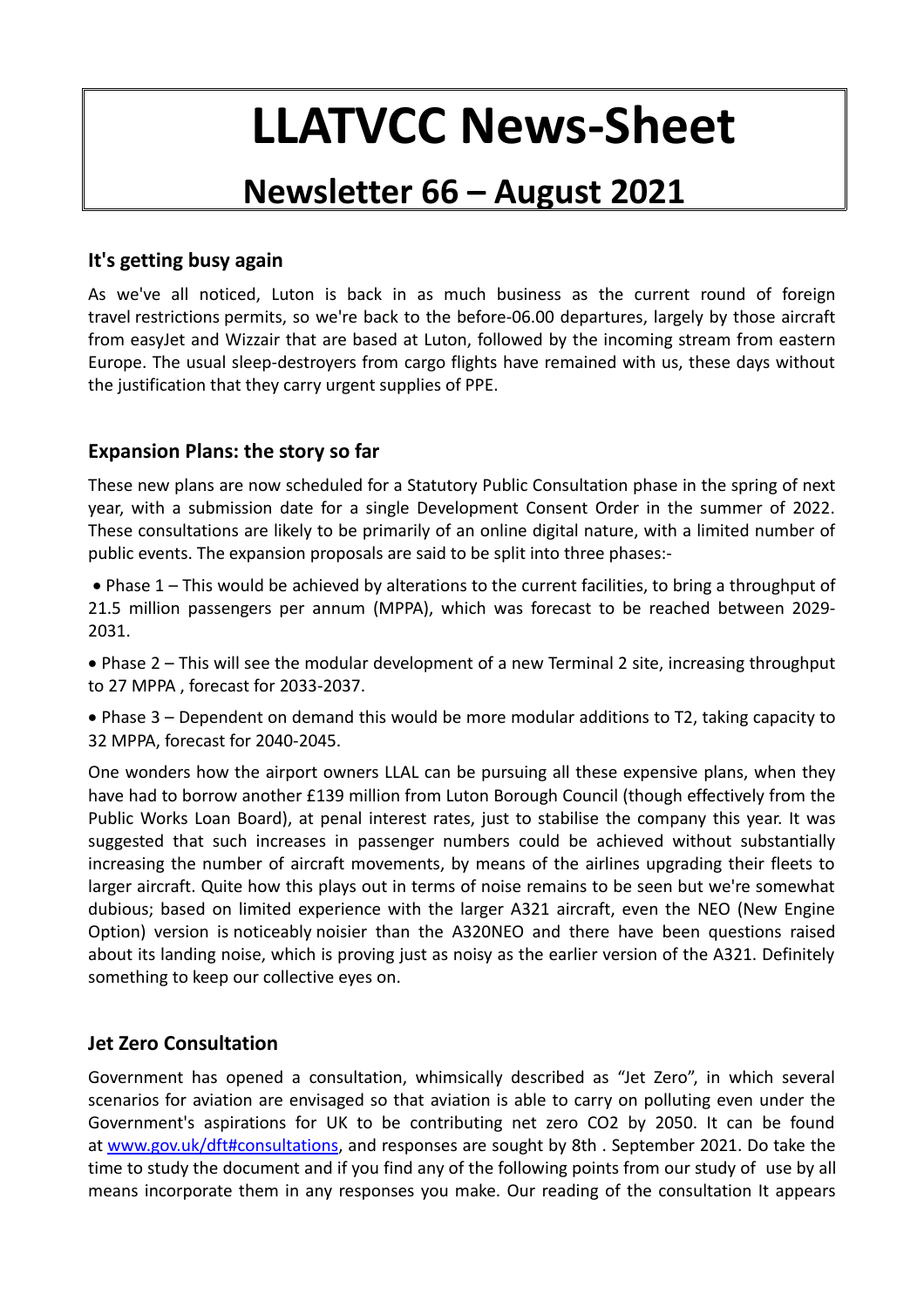that the Government strategy is at heart something on the lines of a very dodgy project proposal which, at several points, contains statements on the lines "at this point a miracle occurs". We also suggest that the basic premise that "aviation is good for the UK and must be permitted to thrive and expand" is fundamentally flawed. The industry's stresses and, unfortunately, those from DfT, are always on its alleged economic benefits, inevitably bracketing the value of civil aviation with military and space engineering and ignoring altogether the substantial losses through the net loss to the economy of tourist spending, almost all of which arises through low-cost short-haul flights, the reduction in property values as a result of aircraft noise, etc. etc. In 2017, the last "normal" year before the Covid crisis, the Office of National Statistics quoted that net toturist spending loss at around £32billion per year. Even at Heathrow, the UK's principal "business" airport, close to 80% of passengers are flying for social and domestic purposes. The Climate Change Commission position on containing the climate change effects of aviation is commendably simple and entirely comprehensible, based on reduction in the activity which generates the problem on both the demand and supply sides: significantly raising the cost of flights, much of the demand for which is very price-sensitive; and controlling the eventual supply, through halting the expansion of airports. Very much based on the premise that an ounce of prevention is far more effective than a pound of cure. The Climate Chane Commission recommends a moratorium on airport expansion schemes. It is also oxymoronic to use the term "Jet Zero, since all scenarios described, even the most optimistic, in the "Evidence" document see "residual emissions from aviation remaining in 2050, though these are lower in some scenarios than others. Therefore, for aviation to meet net zero, some abatement outside the sector will be required. " Those residuals, euphemistically described as "abatement outside the aviation sector", represent anything from 15% to 67% of the total abatement required to achieve true zero emission, and even that assumes the acceptance of socalled sustainable aviation fuel as somehow not involving emissions of greenhouse gas or otherwise adding to global warming. In fact, if (a very large IF) sustainable fuels create 80% less CO2 when burned, as some enthusiasts claim, the net effect of using 50% of sustainable fuel as a "drop-in" replacement would still cause a net 60% of the CO2 contribution to global warming together with 100% of the other adverse climate change effects.

#### **The prospects for Zero Emissions aircraft and hydrogen as a fuel**

In practical terms, i.e. airframes capable of carrying around 200 passengers distances of around 1500miles, none exists beyond some pretty pictures. In terms of electric-only aircraft the basics of physics and chemistry are stacked against such designs: the task of accelerating around 70tonnes of aircraft from zero to 140mph in around 30 seconds (and over a distance of not more than around 2000 metres) and then climbing to height is outside the capability of even the best battery designs and the weight of sufficiently powerful electric motors is prodigious. Jet fuel is hugely energy-rich and the engines that turn it into useful thrust are relatively lightweight in terms of pounds per horsepower. Further, unlike an electric battery whose weight remains constant throughout a flight and thus needs the same amount of energy to keep the aircraft in the air, jet fuel burns off during flight, reducing the energy required to keep the aircraft flying – in a typical short-haul flight from UK to Spain around 6 tonnes of weight are lost. Some demonstrations have been made of light aircraft powered by battery but the accent is on the word "light". The commercial prospects for the types of electric aircraft currently postulated, seating perhaps 20 passengers and with a range of less than 100 miles, are not apparent. There is also the issue of the electrical equivalent of refuelling to be addressed – hydrocarbon fuel can be loaded into aircraft quickly (and, for military purposes, transferred air-to-air).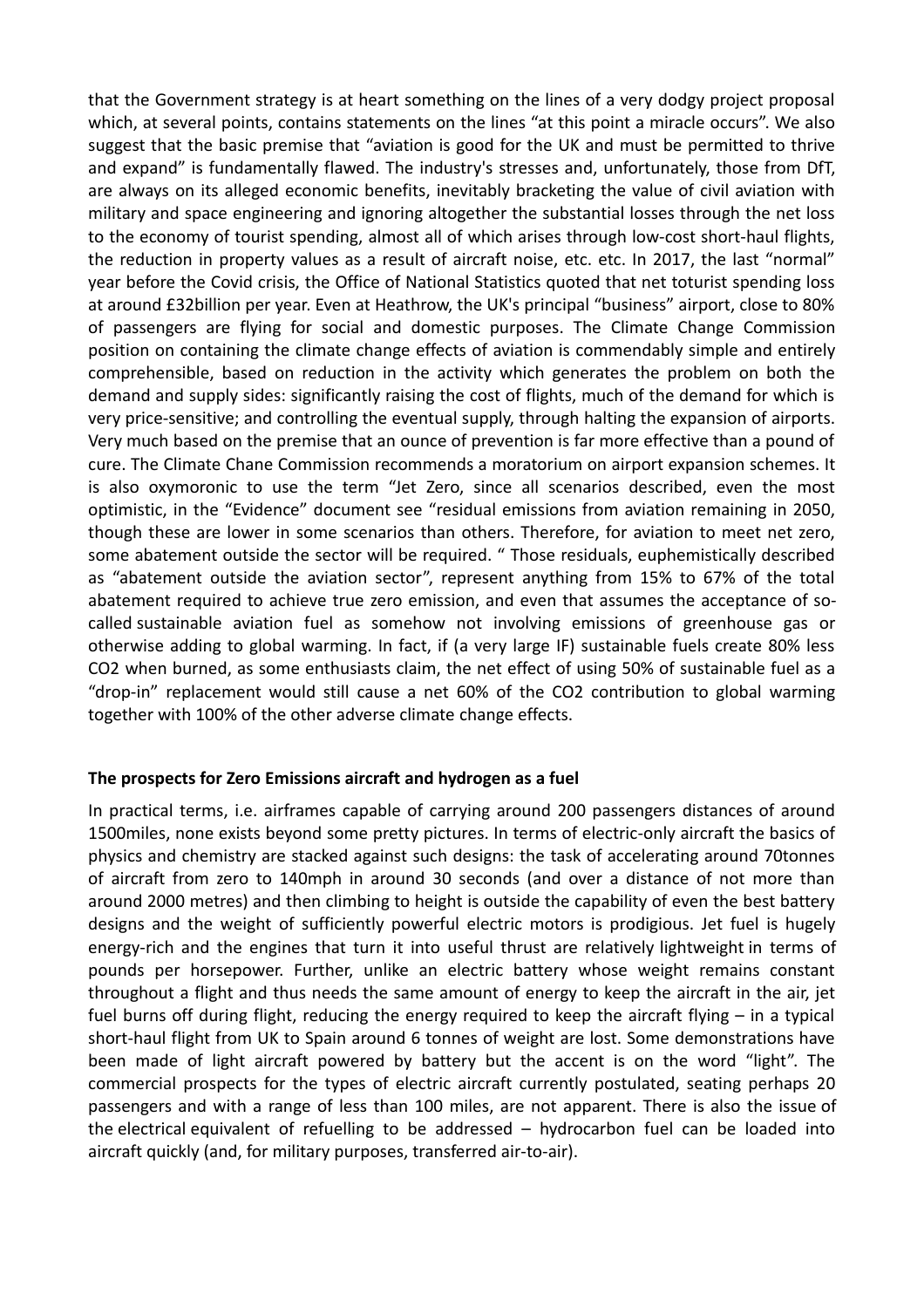It has been suggested that perhaps hybrid aircraft, using the power of jet engines for the takeoff and landing cycle (the latter stages of which are also power-intensive) and reverting to battery power during the cruise stage of flight. Around 40% of fuel burn on a short-haul flight is consumed in the takeoff and landing phases, so electrical power along with a somewhat lesser, and thus lighter, electric motor could be employed in ducted-fan mode for the 60% of the flight that was in the cruise phase – no such aircraft yet exists even in prototype form but in effect two types of engine: a jet and an electric motor; would exist in one airframe thus reducing what would otherwise be payload. The possibilities for hydrogen-powered aircraft are just that: possibilities. There appear to be two possible directions here: using the hydrogen in a fuel cell to generate electrical power to turn an electric motor (and thus propellors), or to burn the hydrogen in an adapted jet engine. The fuelcell/electric motor route seems far outside existing and predicted capabilities of fuel-cell technology, but the "hydrogen as a liquid equivalent of hydrocarbon fuel" route may be possible, though early Russian work on an equivalent to the Boeing 727 suggested that airframes would have to be radically redesigned since the fuel, unlike hydrocarbon fuel which can be accommodated in flexible "bag" tanks in the wings, would require to be accommodated in metal tanks within the body-form of the aircraft. There would be significant weight penalties, and the specific output of hydrogen is lower than that of hydrocarbon fuel, further reducing payload. There is, also, a significant issue of infrastructure, at and between airports and refineries as there is at present a substantial underground pipeline network for jet fuel distribution which obviates most of what would otherwise be transfers by road tanker. In any event such aircraft are not zeroemission: they may not emit CO2 but they still contribute to global warming through creation of con-trails, and there will also be emissions from burned lubricants just as with conventional jet engines.

#### **Efficiency improvements**

Those cited are possibilities, some of which are beyond optimistic. The 2% year-on-year improvement in fuel efficiency mentioned would represent a 20% improvement over a 10-year period, far in excess of anything achieved in the last 10 years despite airlines' strong focus on saving fuel costs (usually the largest component of the cost of a flight). ICAO (essentially the aviation industry at prayer) likes to talk in terms of the average improvement achieved since 1962, long before the current generation of high bypass-ratio engines such as are now being fitted to Airbus A3xxNEO or Boeing 737MAX aircraft. Looking forward from today's engines the improvement achievable year-on-year is less than the year before and steadily approaching zero. Airlines' fleets in UK are only now using these newer aircraft – and in doing so some of them are trading-up: A321NEO replacing A320, which adds seating capacity but also burns more fuel than the smaller A320 being replaced. Some improvements could undoubtedly be achieved through managing the arrival of flights at greater distances from the arrival airport so as to avoid need for "stacking", as well as better allocation (or even some form of central management) of the numbers of flights to individual airports to reduce or eliminate congestion, to reduce the effects of the current free-for-all. Continuous descent approaches help a little, as does/would single-engine taxying and electric tugs, but these are very much at the margins of what's measurable. It had been suggested that open-rotor engine technology could reduce CO2 emissions substantially as a results of lower fuel burn, though aircraft fitted with such engines would have performance equivalent to that of a turboprop due to aerodynamic interference between the airflow around the aircraft and that around the rotors. Flights would be slower and lower, reducing cost effectiveness, and there are significant noise disadvantages both within and outside such aircraft. Some of the relatively fanciful sketches of fuel-efficient airframes, employing the "blended wing" design, are likely to be more than problematic – while it may be possible to reconcile passengers to lack of real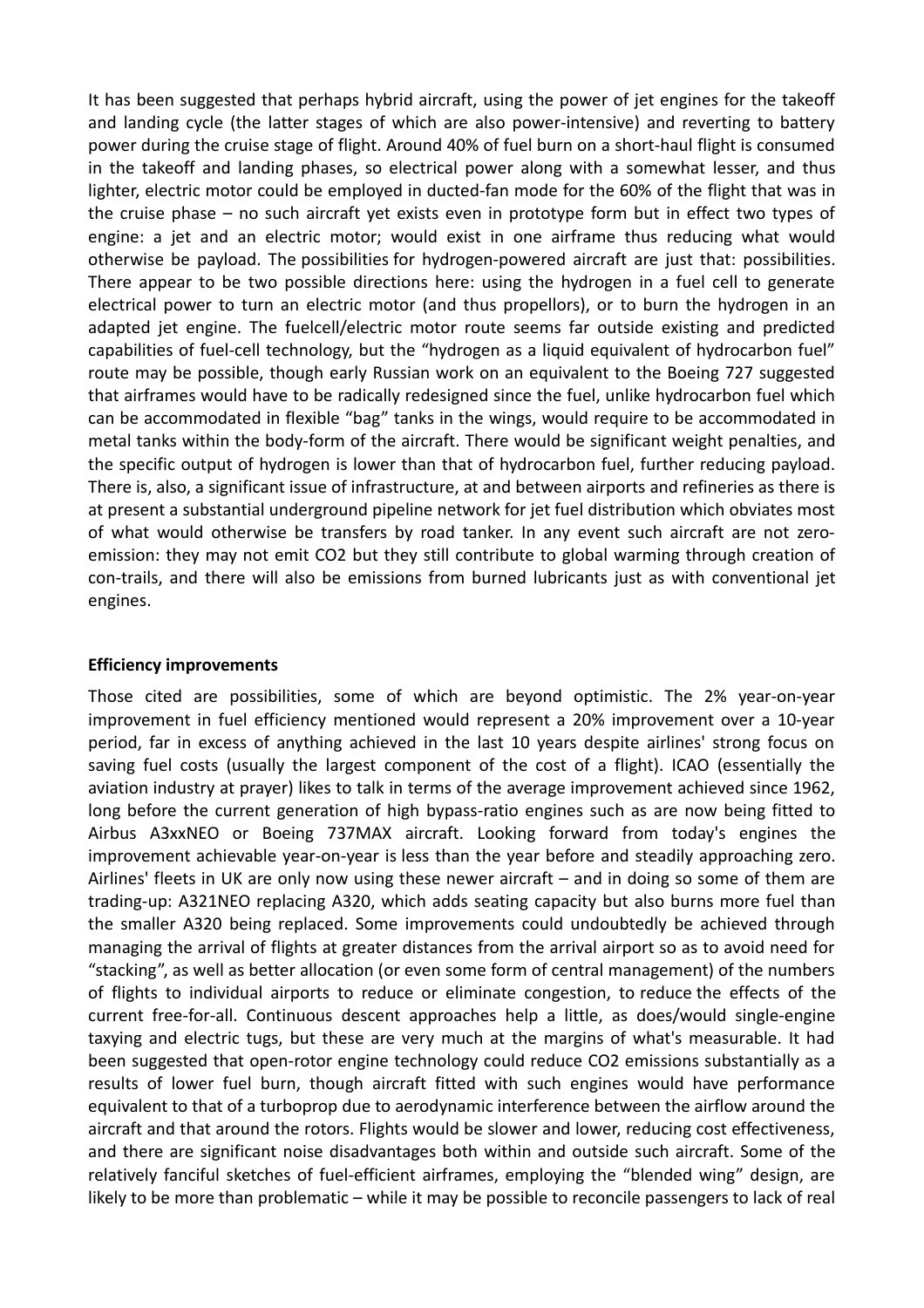windows by presenting them with a flat-panel display simulating an outside view, there would be substantial difficulties in achieving emergency evacuation of such an aircraft within the timescale mandated by ICAO.

#### **Sustainable Aviation Fuel**

This is a classic example of greenwash – these so-called sustainable fuels are only "sustainable" in the sense that the feedstocks from which they are derived do not come from fossil fuels, being a variety of sources: household waste, waste cooking oils, waste animal fats, forestry waste etc. But they are still hydrocarbons in one form or another, however they may be synthesised, and still generate CO2 and oxides of nitrogen when burned. Some are said to generate slightly less per unit mass than conventional jet fuel, some may generate slightly less carbon particulate (soot) and most will generate slightly lower quantities of oxides of sulphur, but the differences are marginal. The production processes are energy-hungry, as are the transportation costs of the various feedstocks, some of which (waste cooking oils, the easiest to convert at present, are also in demand for supplementing animal feed), and forestry waste is a significant creator of humus and soil fertility if left in situ.

The cost of so-called sustainable fuels, ignoring issues such as transporting the feedstocks and the results of any competitive demands for some of them, are substantial: forward-looking estimates range from three to 11 times more costly per unit than conventional jet fuel though the optimists hint that the differences may reduce when large-scale production capacity becomes available – yet the climate change problem is now, not at some future date. The claimed benefits appear to be misleadingly described: though the claim is that they are responsible for 80% less CO2 production, that relates to the proportion of sustainable fuel that is blended with conventional fuel: at most, 50%. Carbon capture & storage, carbon trading etc. So far as carbon trading is concerned, it looks more relevant than it appears to be as a credible means of reducing global warming. The European Union's carbon credits traded from \$7.78 to \$25.19 averaging \$16.21 per tonne in 2018, and thus the "cost" of appearing to mitigate polluting appears to fluctuate over a surprisingly wide range. The staunch advocates for CORSIA (Carbon Offsetting and Reduction Scheme for International Aviation) talk in terms of "stabilising emissions" through market mechanisms such as carbon trading while setting their faces firmly against other more direct, auditable and comprehensible mechanisms such as increasing the price of airline tickets, something which would directly ensure that "the polluter pays". This principle also seems to be challenged by some of the enthusiasts for carbon capture, who suggest that it is so beneficial to all that its considerable costs should be shared between the aviation industry and, in effect, all taxpayers, though in any given year less than 50% of UK residents take a single flight. Global warming potential The consultation refers to the issue of global warming potential of the totality of jet exhaust but chooses to take the ICAO standard line that "there are uncertainties and further research is needed" when it comes to enumerating the scale of the under-counting. There is near-universal unanimity that the totality is substantially greater than that from CO2 alone and a conservative estimate is that the total global warming potential, largely as a result of water vapour, oxides of nitrogen, a little soot and oxides of sulphur, is at least 2.7 times that from CO2 alone. Thus the notion of Jet Zero as currently described is fundamentally flawed. Review Periodicity It is a nonsense for reviews of the progress towards zero climate change effects from aviation to be planned for 5-year intervals: the problem is with us now, and most of the elements in the scenarios envisaged in the consultation rely on regular and cumulative small-scale improvements. If these are not immediately manifest to